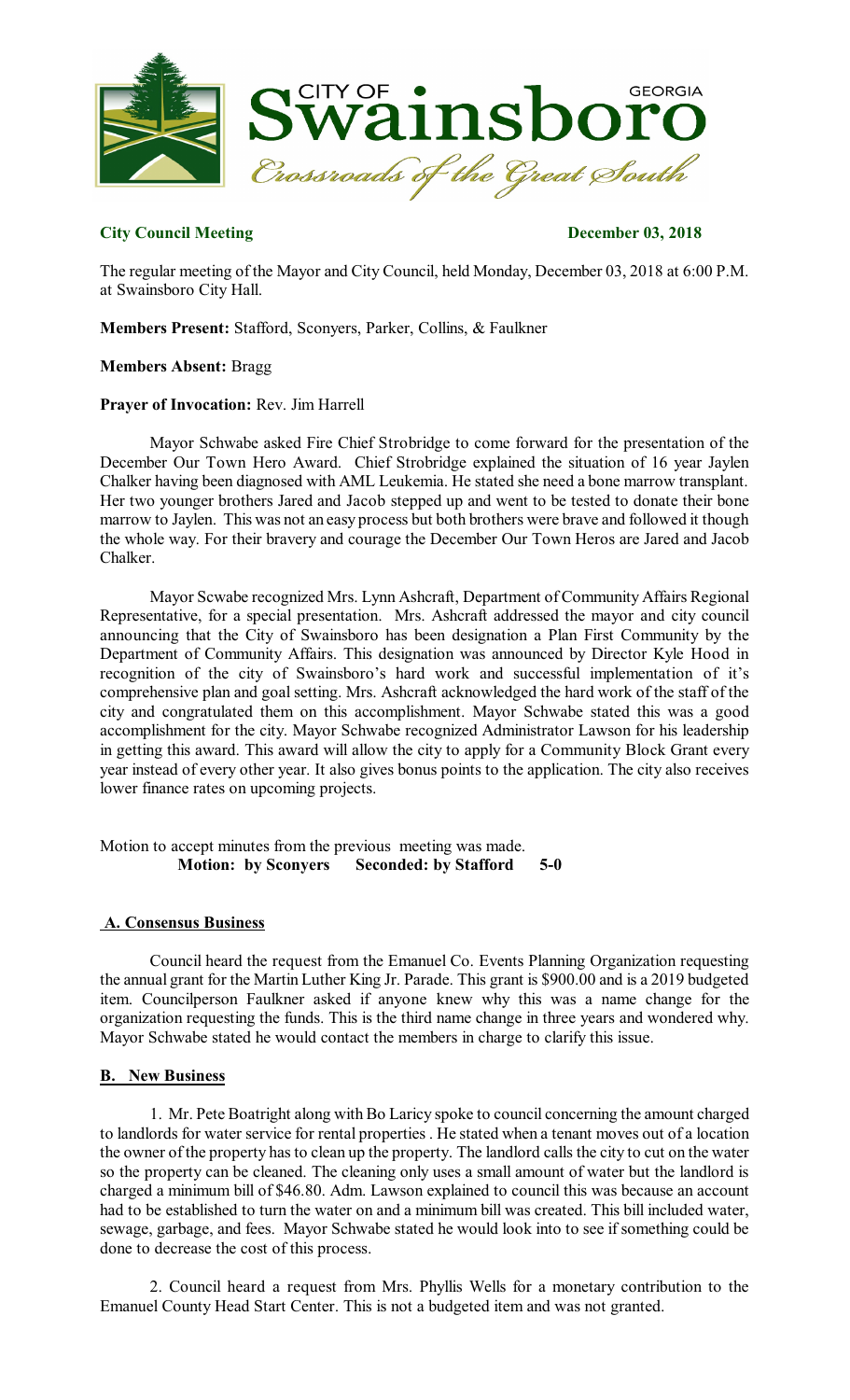### **C. Old Business**

1. Council heard the alcoholic beverage application, of Erin Cress dba Tarantinos Little Italy Restaurant South Main St. for consumption on premises. Mayor Schwabe announced this was a public hearing and was anyone there to speak for or against the application. Motion was made to grant the application.

**Motion: by Sconyers Seconded: by Stafford 5-0** 

2. Police Chief Ellison presented to council the revised version of the Refuse, Weeds, and Junk Ordinance he was asked to revise. He stated the city attorney had reviewed the ordinance as presented:

## **City of Swainsboro Chapter 82 REFUSE, WEEDS AND JUNK**

#### **Section 82-6 An Amended Ordinance Prohibiting Abandoned, Inoperable, and Unregistered Vehicles, Blighted Properties, Unsightly Material, and Equipment in Public View**

### **PREAMBLE**

**Whereas**, the storage of abandoned or inoperable and unregistered motor vehicles, blighted properties, motor vehicle parts and other unsightly materials in public view has a deleterious effect upon the value and enjoyment of properties nearby thus constituting a potential health and safety hazard to persons in neighborhoods and adversely affects the economic wellbeing of the City; and

**Whereas**, the storage and ownership of abandoned, inoperable and unregistered motor vehicles in public view has the further effect of depriving the municipal authorities of an effective means of overseeing and collecting personal property taxes; and

**Whereas**, the purpose of this ordinance is to amend the present ordinance (City of Swainsboro Ordinance No. 82) so as to place further restrictions on unregistered motor vehicles, define, prohibit and abate blighted premises, and to prohibit unsightly material and equipment in public view so as to protect, and preserve public health, safety and welfare and to preserve and protect the economic well-being of the City.

### **SECTION I DEFINITION**

The following definitions shall apply in the interpretation and enforcement of this ordinance:

*Abandoned vehicle*: Any unregistered, inoperable car, truck, aircraft, camper, motorcycle or moped, recreational vehicle (e.g. golf car, snowmobile, water sled, all-terrain vehicle, etc.) boat or other watercraft, tractor, cart, trailer, riding mower, or farming or construction equipment whether selfpropelled or towed that is intentionally left, forsaken or deserted. Intent may be determined by an act or omission such as no use and lapse of time. Inoperable shall mean that the vehicle is no longer being used for its intended purpose evidence by tow (2) or more of the following conditions:

Engine no longer starts or is missing;

Missing or flat tires or wheels, or other missing parts necessary for locomotion;

Missing doors or windows;

Close proximity of grass or other vegetation or debris, indicating immobility;

Holes, rust, or other evidence of obvious physical decay or neglect, lack of maintenance or excessive use; or

Used for another purpose (e.g. storage)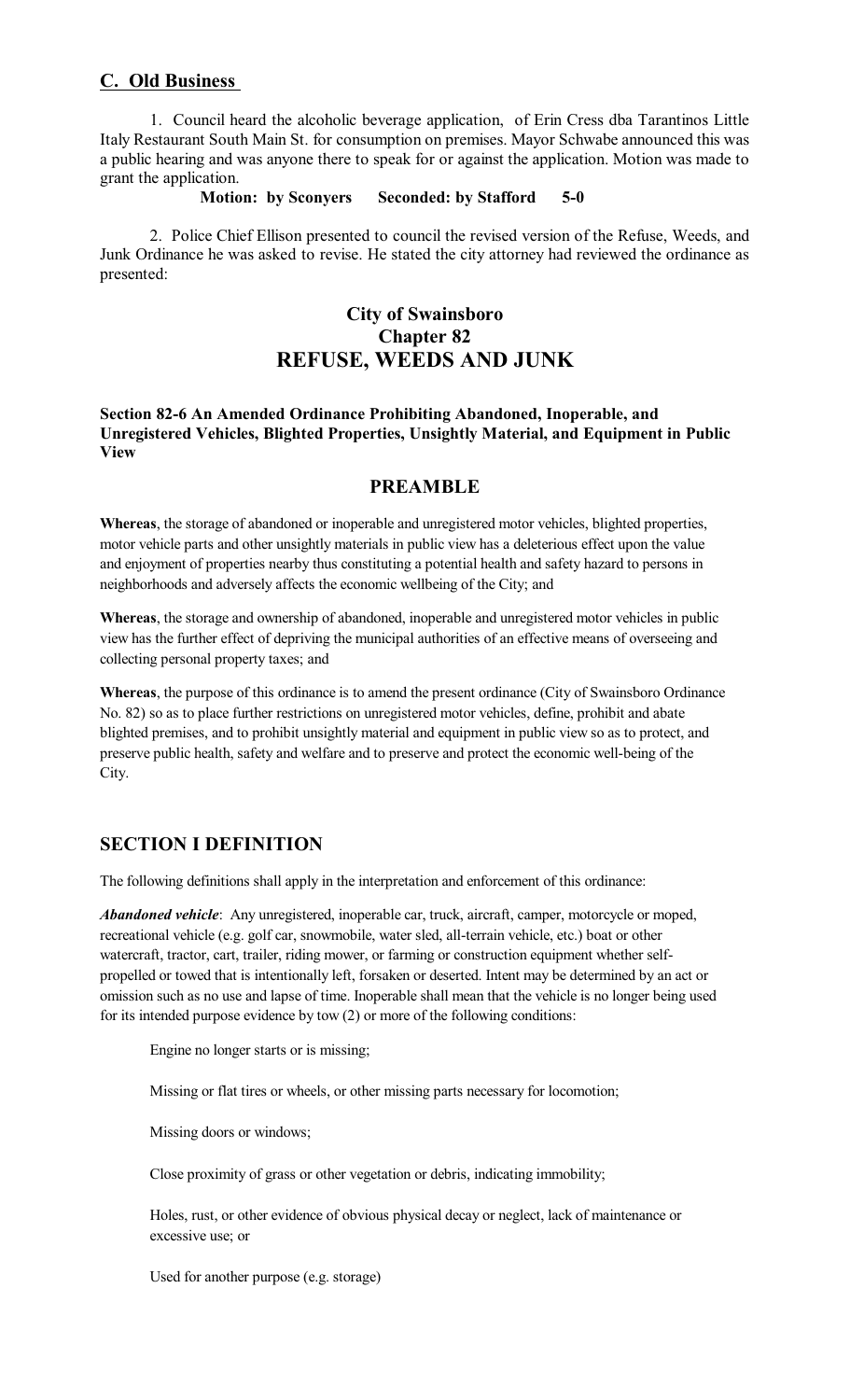*Accumulating refuse*: Refuse that accumulates on any private premises, business, lots, or abandoned property, and is not completely contained within trash or refuse storage bins, racks or enclosures, or other container as approved by the City of such use.

*Building Inspector*: The Building Inspector, from the Swainsboro Building Department, will enforce all provisions of this ordinance. The Building Inspector is hereby authorized to take such enforcement actions as are specified in this ordinance.

*Blighted premises*: A Blighted Premises is identified as any building or structure, or any part of a structure that is a separate unit, or a parcel of land, or any accessory structure, or fence, in which at least one of the following additional conditions exists:

It has been determined by the Building Inspector, City Administrator, or other appropriate official as designated by the Mayor acting within the scope of their authority, that a condition exist that poses a serious or immediate threat to the health, safety or general welfare of the persons in the City of Swainsboro; or

The Fire Marshal has determined that a building or structure is a fire hazard, and/or it is a factor in operating a substantial and unreasonable interference with the use and enforcement of other premises within the surrounding area as documented by neighbor complaints; or

The property is in a state of disrepair or is becoming dilapidated; or

The overall condition of the property is not being maintained which causes an unreasonable impact on the enjoyment of/or value of neighboring properties and stems from violations as expressed by adjoining property owners; or

The property is dilapidated, attracting illegal activity; or

Persistent occurrences of any of the following violations of building, fire, zoning, housing or health codes: or

Persistent occurrence of the premises not being maintained as evidenced by the existence, to a significant degree of:

Missing, broken or boarded windows or doors; collapsing or deteriorating walls, roofs, stairs, porches, handrails, railings, basement hatchways, chimneys, flues, or floors; or

Exterior walls containing holes, breaks, loose, missing or rotting materials; or

Overhang extensions, including but not limited to canopies, marquees, signs, awnings, stairways, fire escapes, standpipes and exhaust ducts, which contain rust or other decay: or

Unrepaired fire or water damage after appropriate official authorization; or It has been vandalized, or otherwise damaged to the extent that it is a factor in depreciating property values in the neighborhood; or

Swimming pools, spas or architectural pools that are not properly maintained or are in a state of disrepair; or the accumulation of stagnant or unsanitary water; or

Display lights/fixtures or exterior signs in a broken or disassembled state; or

Rodent harborage and/or infestation; or

Garbage, trash or unused building materials improperly stored in dumpsters or accumulated on the premises; unauthorized outside storage or accumulation of junk, campers, trash, rubbish, boxes, paper, plastic or refuse of any kind; the parking of more than one (1) unregistered and inoperable cars, boats, motorcycles or other inoperable machinery on the property or the public right-of-way. For the purposes of this Article "authorized" shall pertain to local, state or federal laws and/or regulations; or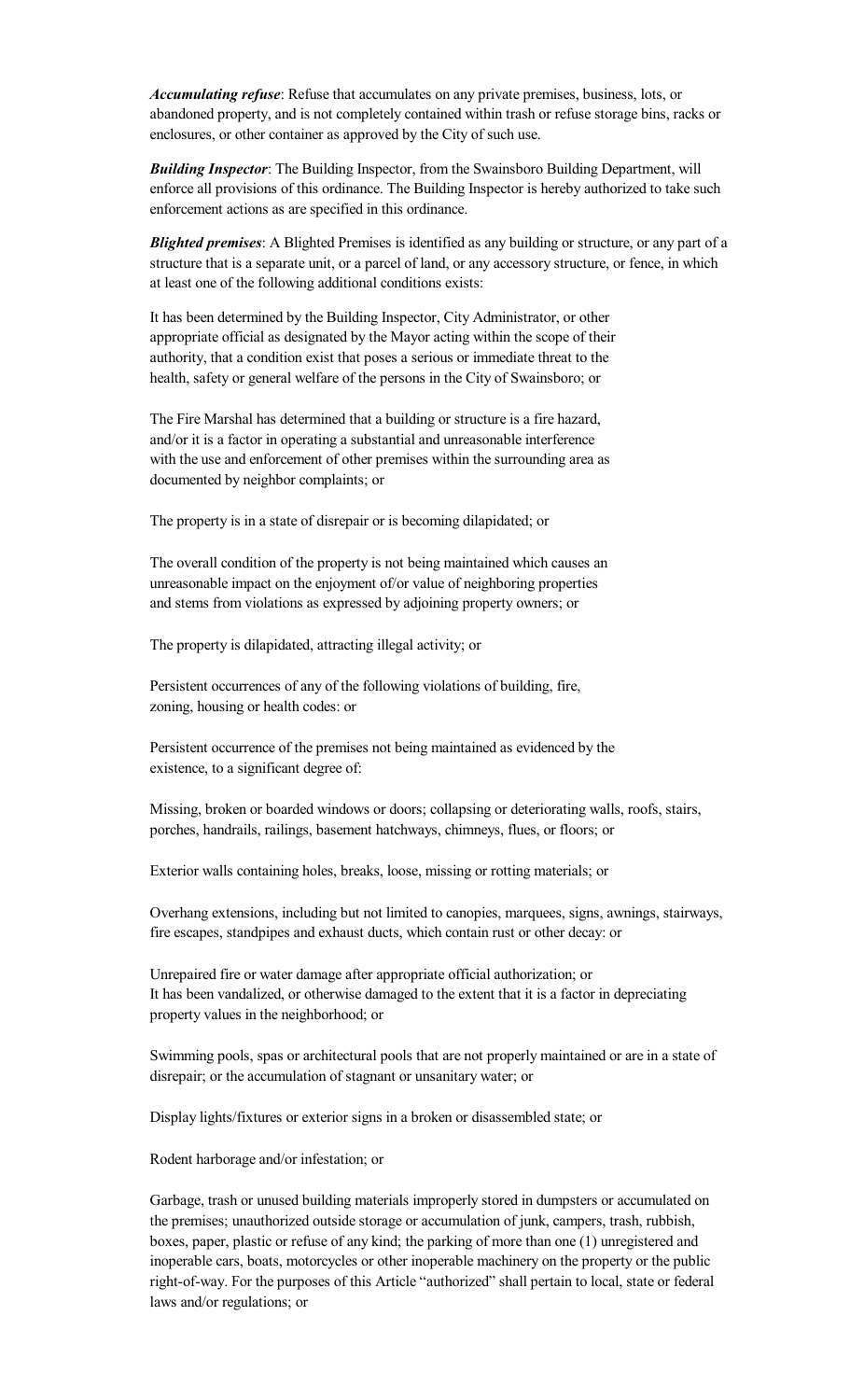In the case of fences, broken or rotted boards or in an otherwise dilapidated condition; or any other exterior condition reflecting a level of maintenance or which constitutes a blighting factor for adjacent property owners or occupant or which is an element leading to the progressive deterioration of the neighborhood. Or

Abandoned motor vehicles on the premises; or

Parking lots left in a state of disrepair or abandonment

*Capable individual*: A person that can be reasonably expected to perform maintenance and yard work around a property or premises. This shall include children above sixteen (16) years of age without physical or mental disability as defined herein.

*Georgia General Statutes*: Laws of the State of Georgia, including any applicable amendments.

*Debris*: Material which is incapable of immediately performing the function for which it was designed including, but not limited to, abandoned, discarded or unused objects: plastics, glass, papers, junk comprised of equipment such as automobiles, boats, and recreation vehicles which are unregistered and missing parts, not complete in appearance and in an obvious state of disrepair; parts of automobiles, furniture, appliances, cans, boxes, scrap metal, tires, batteries, containers, or garbage which is in public view.

*Disabled individual*: In the case of an owner occupied residence, an individual who has a disability meeting the definitions for the mental or physical disability as defined under the Americans with Disabilities Act of 1990, and does not have other household members capable of providing the necessary maintenance.

*Dilapidated*: In a physically deteriorating condition which, if left unabated, would cause an unsafe or unsanitary condition or a nuisance to the general public.

**Disrepair**: In poor working order, dilapidated, decrepit or in an imminent state of collapse.

*Infestation*: The presence of insects, rodents, vermin or other pest on the premises, which constitute a health hazard.

*Junk*: Any scrap, waste, reclaimable material, or debris, whether or not stored, for sale or in the process of being dismantled, destroyed, processed, salvaged, stored, baled, disposed or other use of disposition. Examples of which include tires, vehicle parts, equipment, paper, rags, metal, glass, building materials, household appliances, machinery, brush, wood, and lumber. More than one (1) unregistered or inoperable vehicle constitute junk.

*Garbage*: (Also see Refuse, Rubbish). Putrescible animal and vegetable waste resulting from the handling, preparation, cooking and consumption of food or the keeping of pets or other animals.

*Legal Occupancy*: Occupancy that is legal by virtue of compliance with state building, state fire safety, local zoning, local housing, and all other pertinent codes, which, in the case of rental property, must be substantiated by a rental agreement, a rent receipt or a utility statement.

*Mechanical equipment*: Any apparatus designed to operate by an internal combustion engine, or designed to be towed by an apparatus propelled by an internal combustion engine.

*Natural wooded state*: Areas where trees and brush exist in their natural, un-landscaped state.

#### *Nuisance*:

(a) Any public nuisance as defined by statute or ordinance.

(b) Any attractive nuisance. An attractive nuisance is defined as the presence of any condition that may prove to be detrimental to the health or safety of children whether in a building, on the premises of a building or upon an unoccupied lot. This includes, but is not limited to, the presence of abandoned wells, shafts, basements, excavations, refrigerators, vehicles, lumber, and garbage, refuse, rubbish, and any structurally unsound fences or other structures.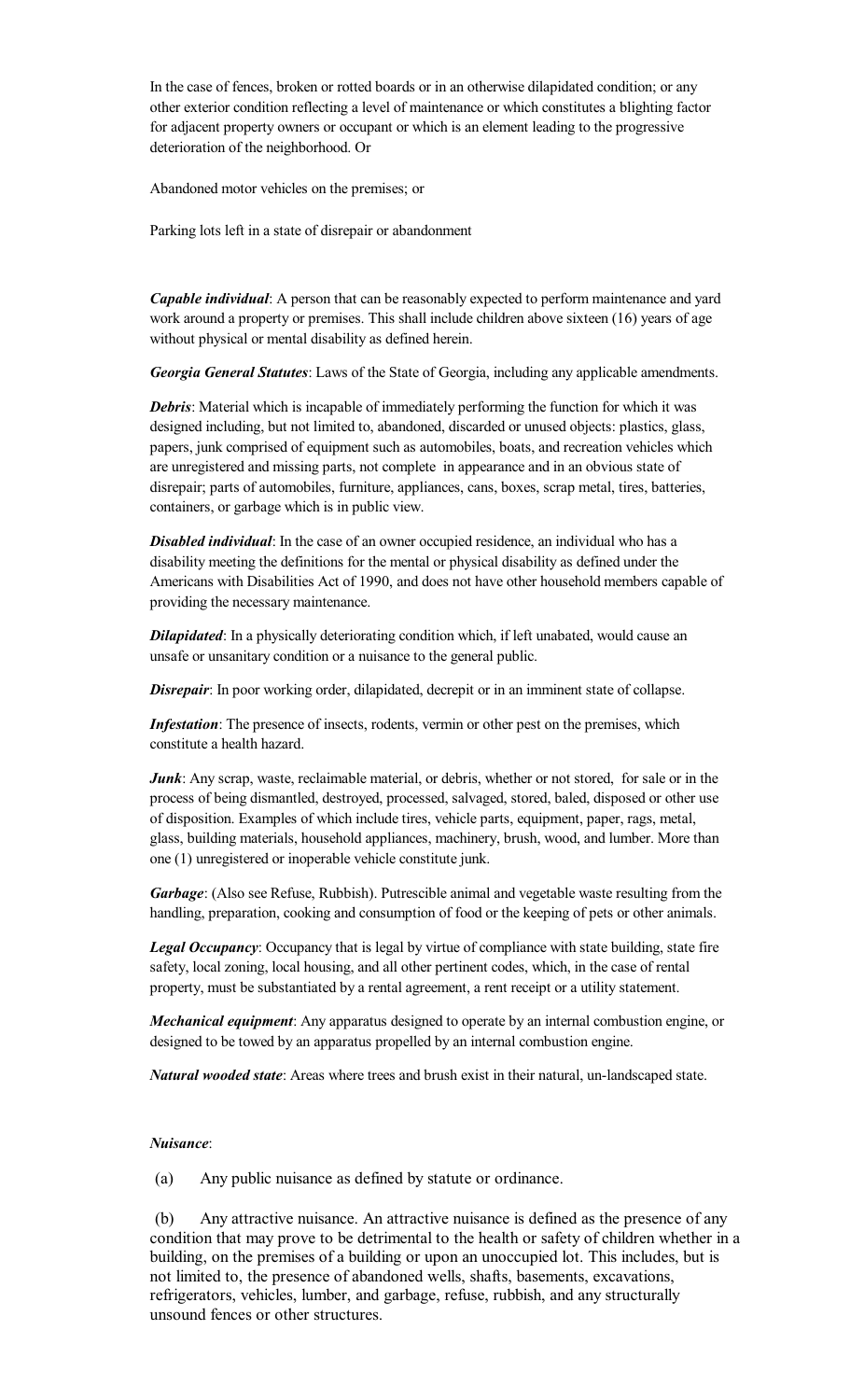(c) Physical conditions dangerous to human life or detrimental to the health of person on or near the premises where the conditions exist.

(d) Whatever hazardous materials or liquids that renders air, food or drink unwholesome or detrimental to the health of human beings.

(e) Fire hazards. Any situation, process, material, blocked/obstructed egress, or condition that can cause a fire or explosion or provide a ready fuel supply to segment the spread or intensity of the fire or explosion and that poses a threat to life or property as determined by the City of Swainsboro fire marshal or his duly authorized agent.

*Operator*: Any person who runs or manages a commercial or industrial establishment.

*Orderly fashion*: Arranged in conforming to or exhibiting some regular order; systemic in regular or proper order.

*Owner/Occupant*: Any person, institution, foundation, entity or authority which owns, leases, rents, possesses, or is responsible for property within the City of Swainsboro.

*Persistent*: Existing or remaining in the same state for an indefinite period.

*Person*: Any individual, corporation, partnership, Limited Liability Company.

*Premises*: A platted lot or part thereof or un-platted lot or parcel of land or plot of land, either occupied or unoccupied by any dwelling or non-dwelling structure and includes any such building, accessory structure or other structure thereon, or any part thereof. The term "premises" where the context requires, shall be deemed to include any buildings, dwelling, parcel of land or structures contained within the scope of this article.

*Proximate property*: Any premises or parcel of land within One Thousand (1,000) feet of a blighted premises.

*Public view*: Visible from any public right-of-way or neighboring property, at grade level.

*Putrescible*: Liable to undergo decomposition or rotting by bacteria, fungi, and oxidation and/or may result in the formation of foul-smelling products.

*Reasonable*: Exercising the degree of caution and concern an ordinarily prudent and rational person would use in similar circumstances.

*Rubbish, garbage, refuse*: Non-putrescible solid wastes consisting of both combustible and noncombustible wastes, such as paper, wrappings, cigarettes, cardboard, tin cans, wood, plastics, glass, bedding, crockery, unused and scrap building materials, and similar materials.

*Sanitary Conditions*: Free from filth and pathogens.

*Structure*: Any building, walls, dwelling, fence, swimming pool, or similarly constructed object.

*Unit*: Any space within a building that is or can be tented by tenant(s) for their sole use, and is intended to be a single and distinct space.

*Vacant:* A period of sixty (60) days or longer, during which a building or structure or any part thereof, or land that is not legally occupied.

#### **SECTION II**

#### **Abandoned or Inoperable Motor Vehicles**

(a) No person shall permit any abandoned or more than one inoperable motor vehicles, owned by such person to remain parked or stored in public view within the limits of the City of Swainsboro.

(b) No person shall permit any unregistered motor vehicle, regardless of condition, to remain parked or stored in public view within the limits of the City of Swainsboro.

(c) No owner of a parcel of real property in the City of Swainsboro shall permit any such abandoned or inoperable vehicle to be parked or stored in public view on said owner's parcel of property, and no owner of a parcel of real property in the City of Swainsboro shall permit an unregistered motor vehicle to remain parked or stored in public view on said owner's parcel of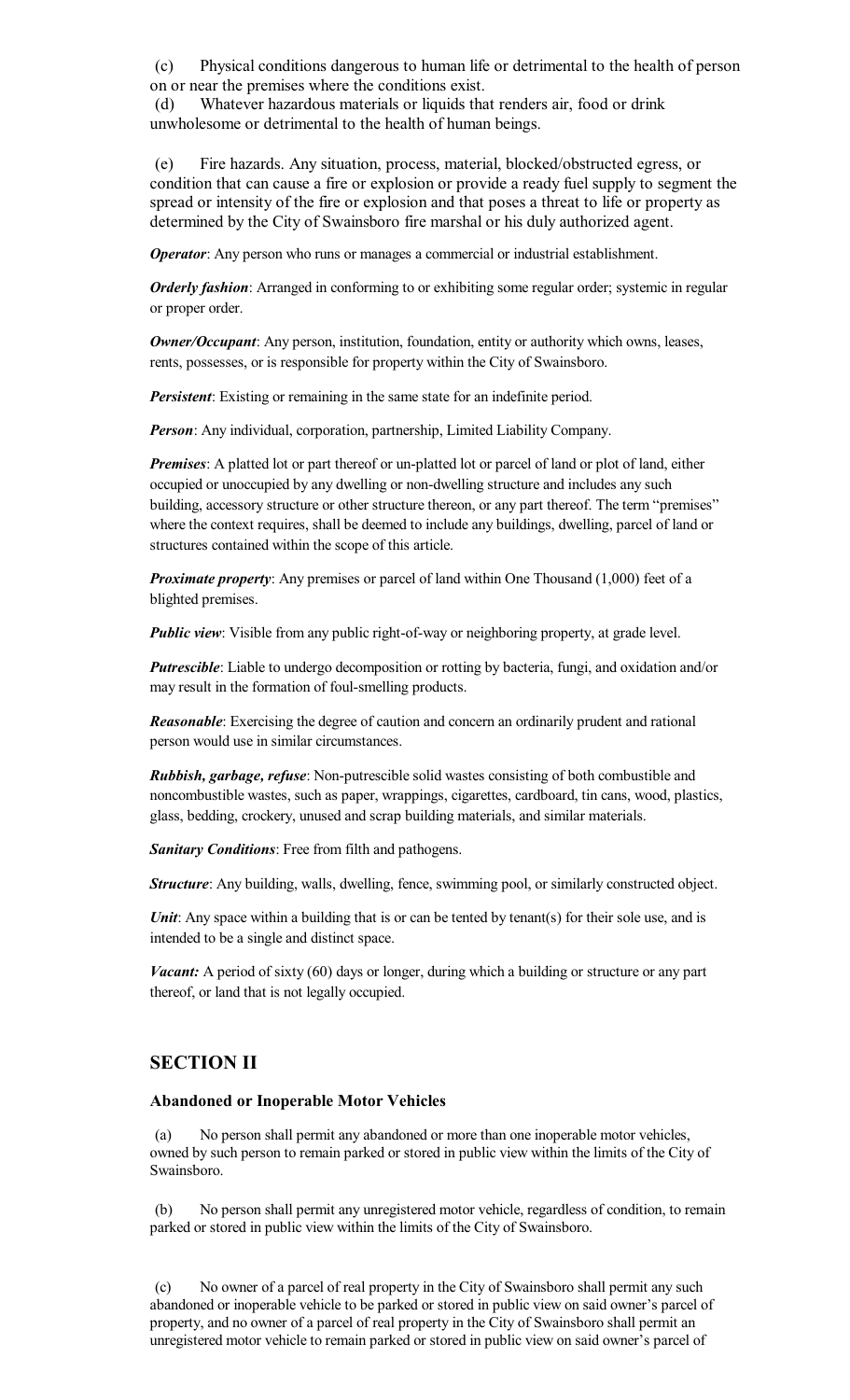property unless said real property is used for the sale or repair of motor vehicles pursuant to an appropriate license.

(d) A motor vehicle which is in the process of being actively repaired and/or restored shall be exempt for a period of one year from the aforementioned prohibitions to the extent of one (1) vehicle per dwelling unit and/or property provided the possessor has: (1) notified the Swainsboro Police Department in writing identifying the motor vehicle by owner, year, make, model and identification number, (2) keeps said vehicle covered with a suitable tarp or vehicle cover when no work is being performed thereon.

(e) The City of Swainsboro, pursuant to as amended, hereby authorizes but does not require its duly appointed Building Inspector to order the removal of any abandoned, inoperable or unregistered motor vehicle. This shall only be authorized after the owner of the property on which such motor vehicle so remains is requested to remove said motor vehicle in writing or by newspaper notice and fails to do so 30 days after receipt of notice.

### **SECTION III**

#### **Prevention/Abatement of Blighted Premises**

No owner/occupant of real property within the City of Swainsboro shall cause or allow blighted premises to be created, nor shall any owner/occupant allow the continued existence of blighted premises.

- A. No persons shall store or keep any unsightly material or equipment, as herein defined, owned by such person in public view within the limits of the City of Swainsboro.
- B. No owner of real property in the City of Swainsboro shall permit any such unsightly material or equipment to be located or stored on said owner's property.
- C. It shall be the duty of all owner's and occupants of premises to keep the exterior of the premises and structures thereon free of all abandoned/unregistered vehicles, garbage, refuse, rubbish, and infestations. The exterior of every structure or accessory structure (including fences and walls) shall be maintained free of broken glass, loose shingles, damaged siding, crumbling stone or brick, or other condition reflective of deterioration or inadequate maintenance. The outside structure wall shall not have any holes, loose boards, or any broken, cracked or damaged siding that admits rain, cold air, dampness, rodents, insects or vermin. Every building shall be maintained as to be weather and watertight.
- D. Any building material or equipment intended for construction or improvement for which a valid building permit is in effect shall be exempt from this section of the ordinance. This section shall further not pertain to existing building supply yards subject, however to all the provisions of the Swainsboro Zoning Regulations and the Georgia General Statutes.
- E. Garbage, refuse and rubbish for weekly pickup must be stored to maintain sanitary conditions and to minimize its exposure to public view. Containers must be removed from curb/public sight within (24) hours after collection of materials; or
- F. Where dumpsters are maintained for commercial enterprises it shall be the duty of every business owner to provide a place reasonably calculated to maintain sanitary conditions and to minimize its exposure to public view before transfer for safe and sanitary disposal. All dumpsters must maintain completely closed lids at all times; being opened only to allow deposit or withdrawal of refuse. All areas surrounding dumpsters shall be kept completely free from such refuse and debris. All dumpsters must be placed as far as possible from public view.

### **SECTION IV**

#### **Receipt of Complaint, Form of Warning**

(a) Any individual, affected by the action or inaction of an owner/occupant of property subject to the provisions of this ordinance may file a complaint of violation of this ordinance with the Building Inspector. Complaints shall be addressed to the Building Inspector and shall state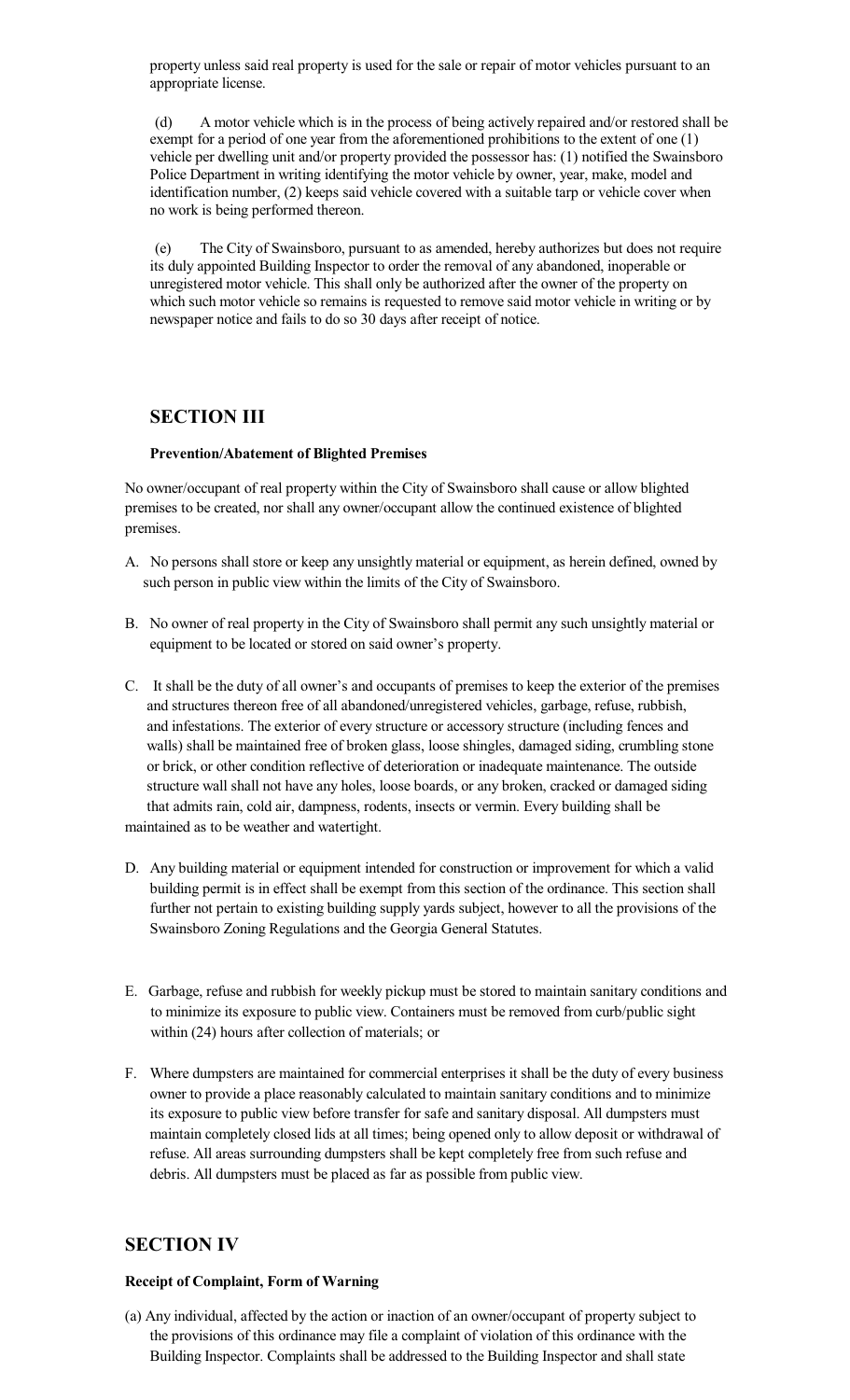with specificity the nature of the alleged violation and be signed by the Complainant and dated. The Building Inspector, upon his or her determination whether there is a violation of this ordinance, shall forward a Warning Notice to the owner/occupant at the times such determination has been made.

- (b) Such a Warming Notice from a Building Inspector shall be issued prior to issuing a citation, and the respondent shall be required to attend the next scheduled meeting of the Citation Hearing Board.
- (c) Such Warning Notice shall include:
	- (1) A description of the real estate sufficient for identification, specifying the violation which is alleged to exist and the remedial action required;
	- (2) If remedial action is not taken prior to the hearing, the respondent shall be susceptible to further penalties and costs as laid out in (3) below.
	- (3) The amount of the fines, penalties, costs or fees that may be imposed for noncompliance shall apply for each infraction per day in the amount of One Hundred (\$100.00) dollars after the thirty (30) day period has expired.
- (d) The owner/occupant may contest the Citation Hearing Board decision. The owner/occupant receiving warning notice must request such appeal to the Council immediately prior to citation being issued.
- (e)Delivery of a Warning Notice letter to the owner/occupant shall be by the following methods(And preferably in this order)
	- (1) By personal delivery to the owner/occupant; or
	- (2) By certified mail, return receipt requested, addressed to the owner/occupant at his last known address with postage prepared thereon; or
	- (3) By publication in a newspaper of general circulation within the City of Swainsboro one time.

### **SECTION V**

#### **Enforcement**

- (a) If the corrective actions specified in the Warning Notice letter from the Building Inspector are not taken, within 30 days the Building Inspector shall report noncompliance incidents to the Swainsboro Police Department. A duly sworn officer shall issue a written citation to the owner/occupant.
- (b) An owner/occupant may request a hearing after receiving citation.
- (c) The Citation Hearing Board is designated to conduct hearings in accordance with the law, when an owner/occupant has been cited under this ordinance.
- (d) Any cited person who wishes to admit liability without requesting a hearing may pay the full amount of the fines, penalties, costs or fees admitted to in person or by mail to the Swainsboro Police Department. Any person who does not deliver or mail written demand for a hearing within ten (10) days of the citation shall be deemed to have admitted liability, and the Building Inspector or his/her designee shall thereupon enter and assess the fines, penalties, costs or fees provided for by the applicable ordinances and shall follow the procedures set forth in Georgia General Statues.
- (e) Any person who requests a hearing shall be given written notice of the date, time and place of the next scheduled monthly meeting. All persons who filed complaints about the property in question shall also be notified and invited to testify at the hearing. The Citation Hearing Board may grant a postponement or continuance for good cause. An original or certified copy of the warning notice and citation shall be filed and retained by the Citation Hearing Board.
- (f) Pending the hearing before the Citation Hearing Board, no further enforcement activity as contemplated by Section VII shall occur until either a hearing is held and the Citation Hearing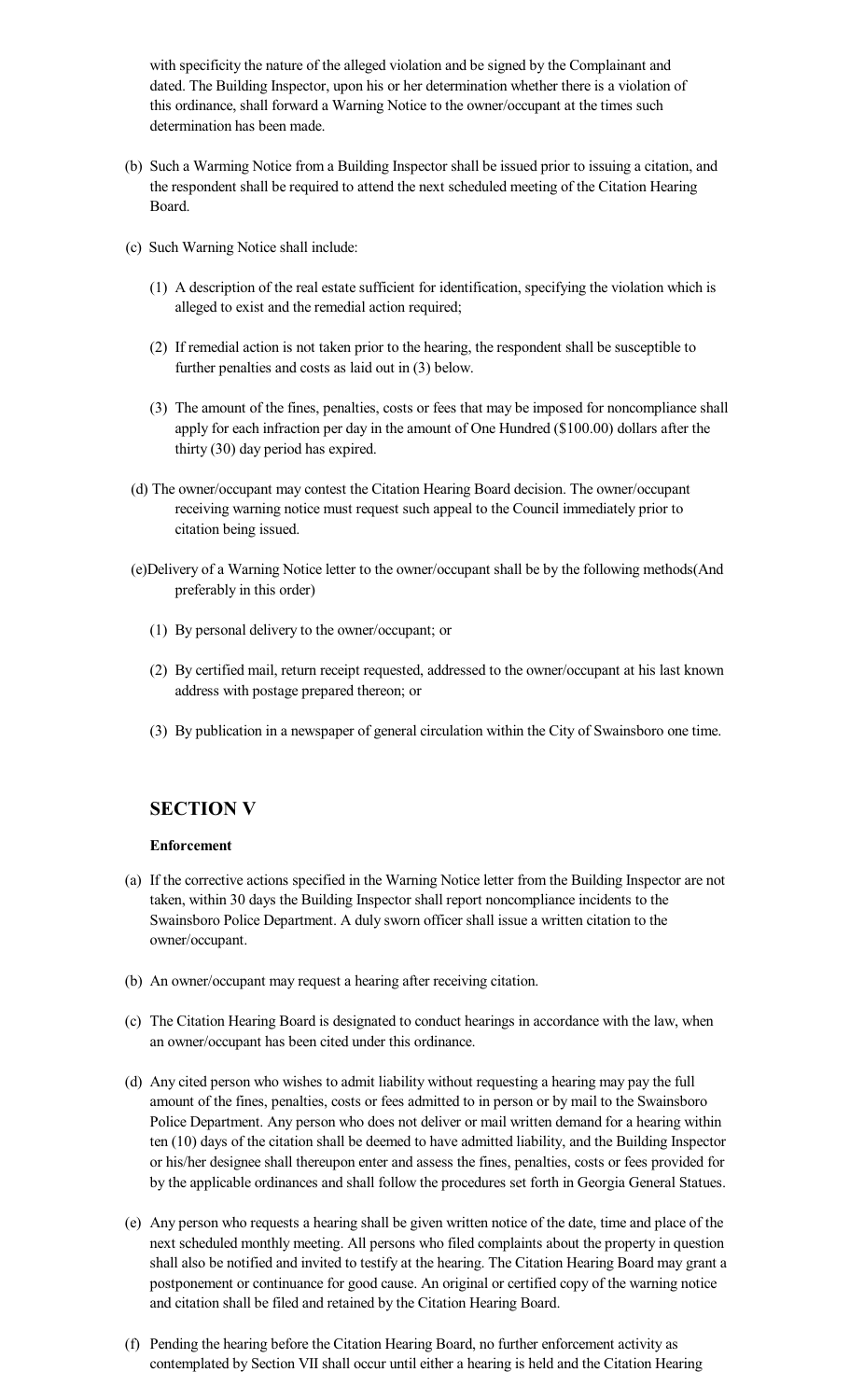Board assesses fines, penalties, cost and /or fees or until the petitioner fails to appear for a scheduled hearing and the Citation Hearing Board assesses fines, penalties, cost and/or fees.

### **SECTION VI**

### **Appointment of Citation Hearing Board**

The Mayor, if he or she chooses, shall appoint five City residents to serve as a Citation Hearing Board to conduct hearings. Such members shall serve terms in accordance with the Swainsboro City Charter. Proceedings of the Citation Hearing Board shall be conducted in accordance with the laws of the State of Georgia and any provisions of the Charter or ordinances of the City generally applicable to its boards and commissions. No zoning enforcement officer, police officer, building inspector or employee of the city may be appointed as a hearing officer under this ordinance.

### **SECTION VII**

#### **Penalties for offenses; prejudgment lien**

- (a) The owner/occupant of premises where a violation of any of the provision of this ordinance shall exist or who shall maintain any building or premises in which such violations exist may:
- (1) Be fined not more than One Hundred (\$100.00) dollars for each violation. Each day that a violation exists after a citation as described in Section V is given to the owner/occupant shall constitute a new violation, and a fine may be imposed for each such violation; and /or
- (2) Be required to abate the violation at the owner/occupant's expense.
- (b) A prejudgment lien on real estate may be imposed where the fine for violation of the blighted premises provisions of this ordinance not paid within thirty (30) days, despite proper notice to the person found liable. Any unpaid fine imposed by a municipality pursuant to the provisions of an ordinance regulating blight, adopted pursuant to Georgia General Statutes, shall constitute a lien upon the real estate against which the fine was imposed from the date of such fine. Each such lien may be continued, recorded and released in the manner provided by the general statutes for continuing, recording and releasing property tax liens. Each such lien shall take precedence over all other liens and encumbrances filed after (July 1, 2018), except for taxes. Each such lien may be enforced in the same manner as property tax liens, including foreclosure of the real property.

### **SECTION VIII**

#### **MUNICIPAL ABATEMENT**

- 1. In the event any owner, agent, tenant, or person in control of real property shall fail to abate or correct any violation specified in any notice, after the issuance of an enforcement citation for such failure, which citation has become final through the failure of such owner, agent, tenant or person in control of real property to appeal from the issuance of said citation, or by such appeal being sustained, the City of Swainsboro, acting through its designated Building Inspector issuing such action may cause or take such action as is necessary to abate the nuisances following a citation and any modifications imposed by Citation Hearing Board. The cost to take such action shall be a civil claim by the City against such owner, agent, tenant or person responsible for such property, and the City Attorney may bring an action to recover all such cost and expenses incurred.
- 2. If the owner, agent, tenant or responsible person fails to correct the violations, the City of Swainsboro may take any action necessary pursuant to abate of the nuisance at any time after giving notice to the property owner.
- 3. The Swainsboro City Council Pursuant to abatement of the nuisance may provide a special assessment on housing that is blighted.
- 4. Pursuant to Public Act 10-152, The Building Inspector may designate an agent or agents who shall have the right to enter property during reasonable hours for the purpose of re-mediation blighted conditions. However said agent or agents shall not be allowed to enter any dwelling house or other structure.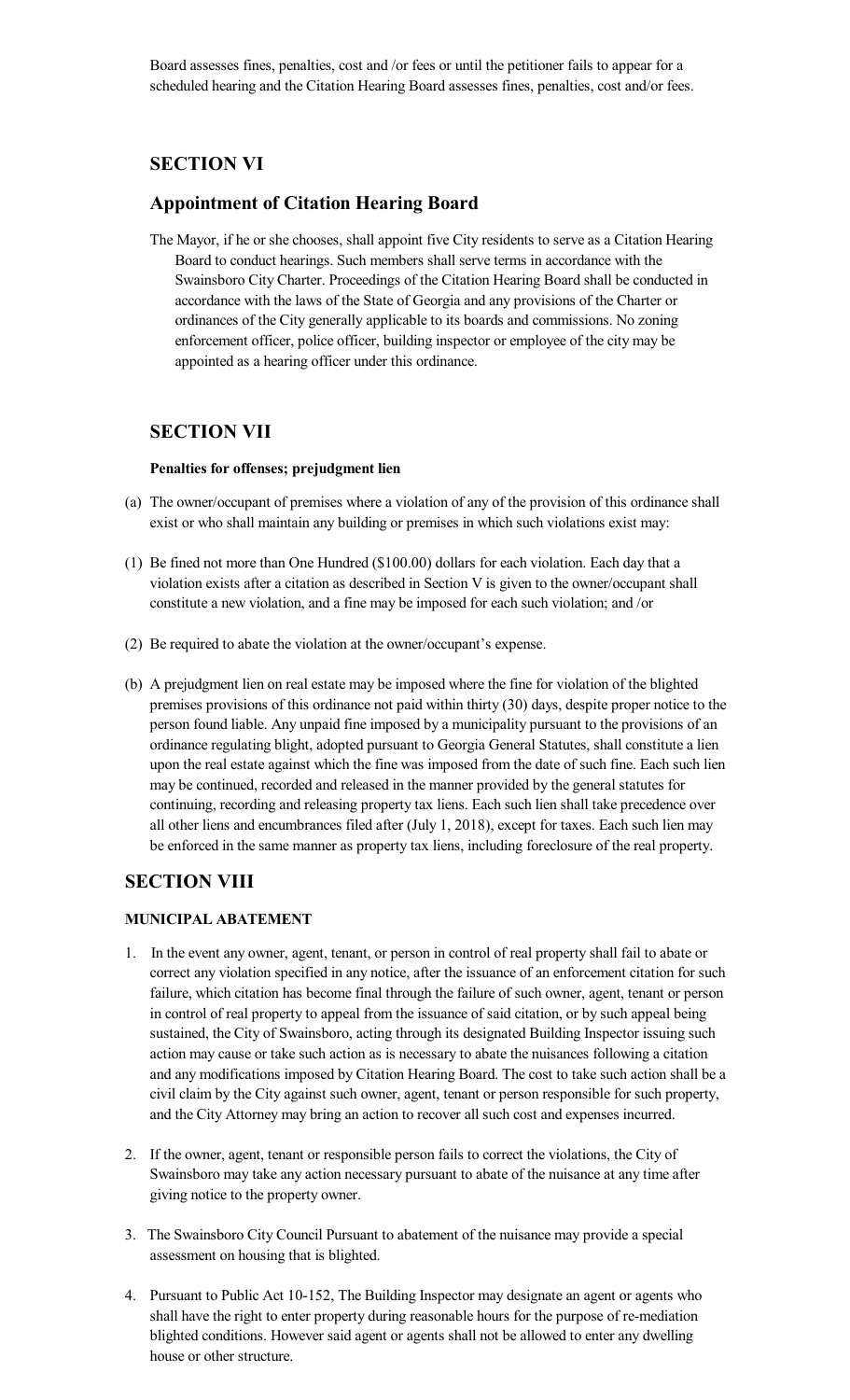### **SECTION X**

#### **Severability**

In the event that any part or portion of this ordinance is declared invalid for any reason, all the other provisions of this ordinance shall remain in full force and effect.

#### **Construal of Terms and Provisions**

- (1) Where terms are specifically defined or the meaning of such terms is clearly indicated by their context, that meaning is to be used in the interpretation of this ordinance.
- (2) Where terms are not specifically defined in this chapter, they shall have their ordinarily accepted meaning or such meaning as the context may imply
- (3) The provisions of this ordinance shall not be construed to prevent the enforcement of other ordinances of the City of Swainsboro.
- (4) In any case where a provision of this ordinance is found to be in conflict with a provision of any zoning, building, fire, safety or health ordinance, regulation or other provision of the Swainsboro Charter or the State of Georgia, the provision which establishes the higher Standard for the promotion and protection of the health and safety of the people of the City of Swainsboro, shall prevail.

This constitutes a first reading of this ordinance.

#### **D. Committee Reports**

**Recreation:** Councilperson Bragg was absent.

**Water and Waste Water:** Councilperson Faulkner reported everything routine.

Councilperson Faulkner introduced Brad McConnell from American Tank who presented a water tank Maintenance Agreement for the city to consider. This agreement would be for the maintenance of the existing water tanks in the city for 9 years. The annual fee for tank #9 for Contract years 1 through 5 would be \$39,458.00 per year, for years 6 through 8 \$10,437.00 per year, 9 would be adjusted to reflect the current cost of service. The annual fee for tank #5 for Contract years 1 through 3 would be \$13,922.00 per year and in year 4 would be adjusted to reflect the current cost of service. The annual fee for tank #8 for Contract years 1 through 5 would be \$33,089.00 per year, for years 6 though 8 \$10,813.00 per year, 9 would be adjusted to reflect the current cost of service.

Motion was made to enter into the contract for the water tank with American Tank Maintenance Co.

#### **Motion: by Parker Seconded: by Faulkner 5-0**

Councilperson Faulkner reported the engine in the backhoe is bad and Jacobs has gotten three bids to replace it.

| Non-Caterpillar rebuilt engine                   | \$19,200 6 month warrantee                                                                                                                                                                                                                                                                                                                                                                                                                                                                 |
|--------------------------------------------------|--------------------------------------------------------------------------------------------------------------------------------------------------------------------------------------------------------------------------------------------------------------------------------------------------------------------------------------------------------------------------------------------------------------------------------------------------------------------------------------------|
| Caterpillar rebuilt engine                       | $$19,700$ 1 year warrantee                                                                                                                                                                                                                                                                                                                                                                                                                                                                 |
| Caterpillar new engine                           | $$26,860$ 2 year warrantee                                                                                                                                                                                                                                                                                                                                                                                                                                                                 |
| $\sim$ $\sim$ $\sim$ $\sim$ $\sim$ $\sim$ $\sim$ | $\blacksquare$ $\blacksquare$ $\blacksquare$ $\blacksquare$ $\blacksquare$ $\blacksquare$ $\blacksquare$ $\blacksquare$ $\blacksquare$ $\blacksquare$ $\blacksquare$ $\blacksquare$ $\blacksquare$ $\blacksquare$ $\blacksquare$ $\blacksquare$ $\blacksquare$ $\blacksquare$ $\blacksquare$ $\blacksquare$ $\blacksquare$ $\blacksquare$ $\blacksquare$ $\blacksquare$ $\blacksquare$ $\blacksquare$ $\blacksquare$ $\blacksquare$ $\blacksquare$ $\blacksquare$ $\blacksquare$ $\blacks$ |

Motion was made to accept the Caterpillar rebuilt engine for \$19,700.

**Motion: by Stafford Seconded: by Sconyers 4-1**

**Parker against**

Councilperson Faulkner reported Jacobs had gotten a bid to repair the electrical panel at well #8. They had only retained one bid and were in the process of getting another bid.

Motion was made to take the low bid after bids were compared and verified.

#### **Motion: by Parker Seconded: by Faulkner 5-0**

**Police**: Councilperson Stafford reported everyone had the committee reports.

Police Chief Ellison reported to council that "Shop with a Cop" will take place on December  $20<sup>th</sup>$  and they would be buying for 30 kids. Applications can be obtained at the Swainsboro Police Department and must be submitted by December 13<sup>th</sup> by 4:00pm.

**Fire:** Councilperson Sconyers reported everything routine.

He also invited everyone to the annual retirement/Christmas dinner this Friday night.

Adm. Lawson stated the new Fire Truck was ordered and financed with Georgia Pool Leasing as they offered the best finance rate.